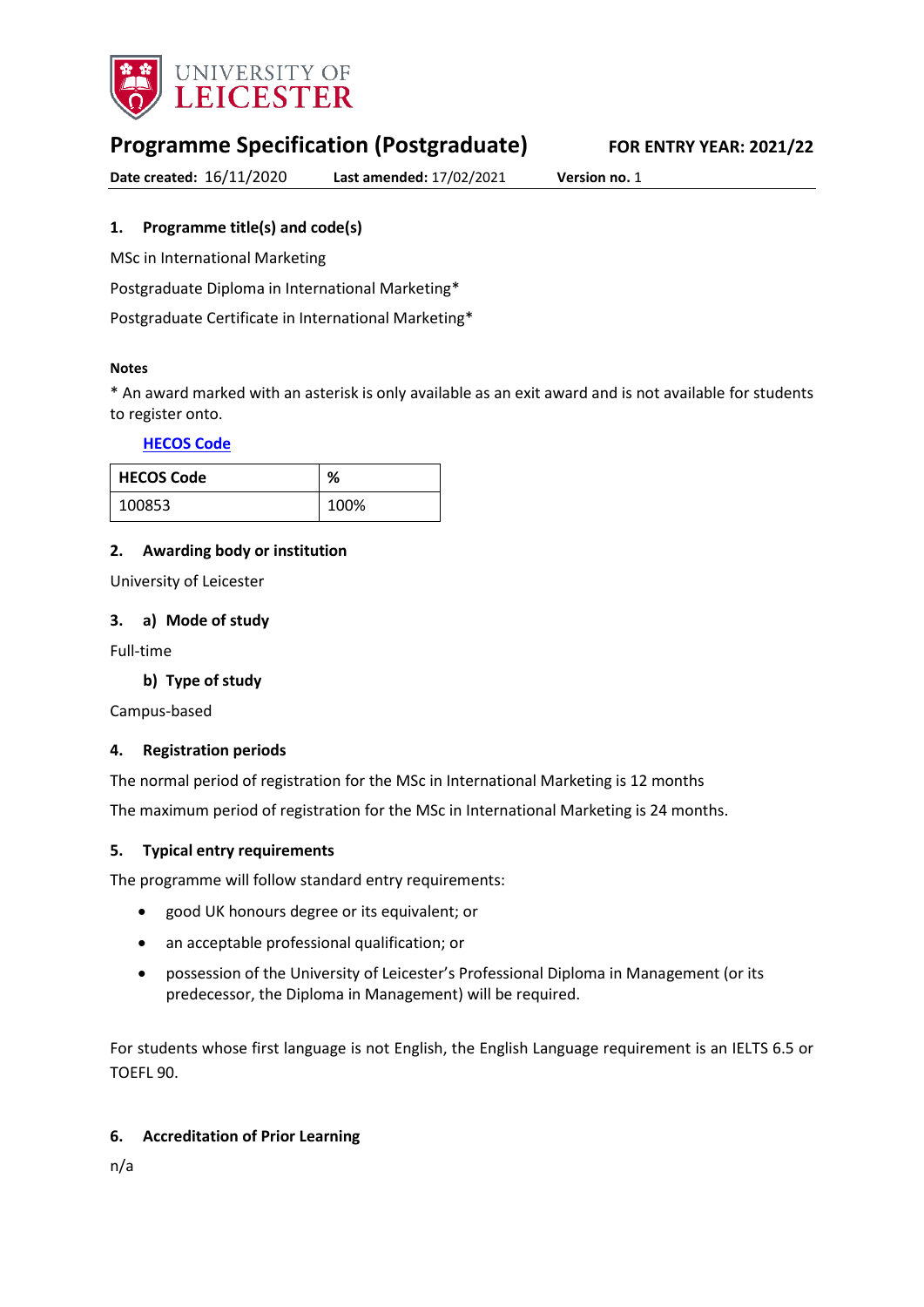# **7. Programme aims**

The MSc in International Marketing course is a specialist career entry programme which aims to expose learners to a pioneering perspective on the subject of international marketing. Drawing on cutting-edge research in history, politics, and development studies as well as marketing, this programme provides an international marketing education that is appropriate for the contemporary globalised economy.

### **8. Reference points used to inform the programme specification**

- QAA Benchmarking Statement
- Framework for Higher Education Qualifications (FHEQ)
- UK Quality Code for Higher Education
- [University Learning](https://www2.le.ac.uk/offices/sas2/quality/learnteach) Strategy
- **[University Assessment Strategy](https://www2.le.ac.uk/offices/sas2/quality/learnteach)**
- University of Leicester Periodic Developmental Review Report
- External Examiners' reports (annual)
- United Nations Education for Sustainable Development Goals
- Student Destinations Data

#### **9. Programme Outcomes**

Unless otherwise stated, programme outcomes apply to all awards specified in [1.](#page-0-0) Programme title(s).

#### **Discipline specific knowledge and competencies**

### i) Knowledge

| <b>Intended Learning</b><br><b>Outcomes</b>                                                                                                                                                                                           | <b>Teaching and Learning Methods</b>                                                                                   | <b>How Demonstrated?</b>                                                 |
|---------------------------------------------------------------------------------------------------------------------------------------------------------------------------------------------------------------------------------------|------------------------------------------------------------------------------------------------------------------------|--------------------------------------------------------------------------|
| <b>Certificate</b>                                                                                                                                                                                                                    | <b>Certificate</b>                                                                                                     | <b>Certificate</b>                                                       |
| Graduates should possess a<br>sound knowledge of the key<br>principles and practices in i)<br>Marketing management and<br>ii) Market Research.                                                                                        | Lectures, seminars, directed<br>reading, guided independent<br>study, assignment feedback:<br>formative and summative. | Essay assignments (formative and<br>summative), written<br>examinations. |
| Graduates should<br>demonstrate ability to<br>critique and comprehend<br>theories in (i) Foundations of<br>International Marketing and<br>(ii) Research Methods for<br>Marketing and (iii) Strategies<br>for International Marketing. |                                                                                                                        |                                                                          |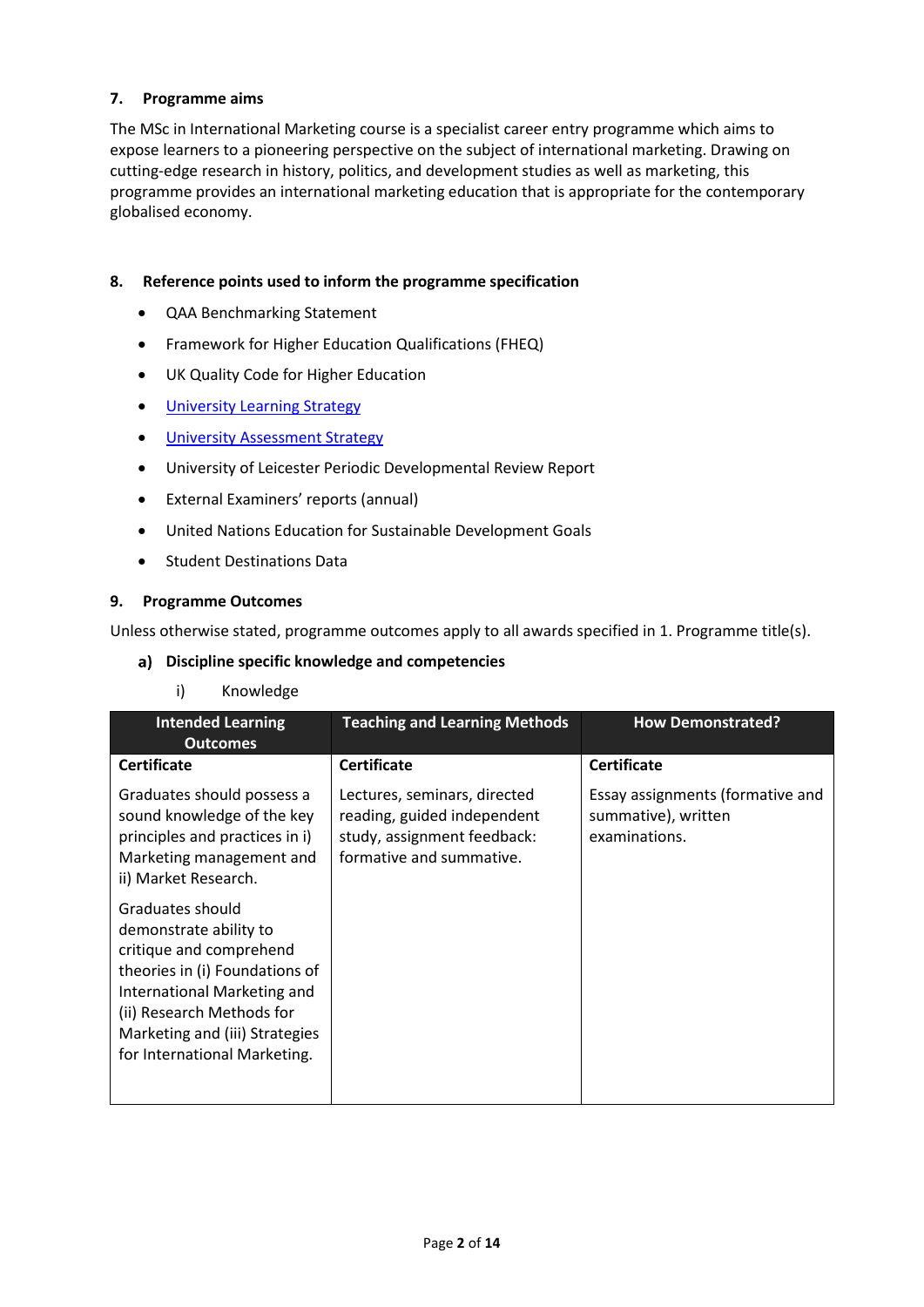| <b>Intended Learning</b><br><b>Outcomes</b>                                                                                                                                                                                                                                            | <b>Teaching and Learning Methods</b>                                                                                  | <b>How Demonstrated?</b>                                                                                                                     |
|----------------------------------------------------------------------------------------------------------------------------------------------------------------------------------------------------------------------------------------------------------------------------------------|-----------------------------------------------------------------------------------------------------------------------|----------------------------------------------------------------------------------------------------------------------------------------------|
| Graduates should<br>demonstrate ability to<br>critique and comprehend<br>theories in (i) Foundations of<br>International Marketing and<br>(ii) Research Methods for<br>Marketing and (iii) Strategies<br>for International Marketing.                                                  | Lectures, seminars, directed<br>reading, guided independent<br>study, assignment feedback:<br>formative and summative | Essay assignments (formative and<br>summative), written<br>examinations.                                                                     |
| <b>Diploma</b>                                                                                                                                                                                                                                                                         | <b>Diploma</b>                                                                                                        | <b>Diploma</b>                                                                                                                               |
| In addition to the above,<br>graduates should possess a<br>sound knowledge of the<br>theories and their<br>application in areas of (i)<br>Foundations of International<br>Marketing and (ii) Research<br>Methods for Marketing and<br>(iii) Strategies for<br>International Marketing. | As above                                                                                                              | As above                                                                                                                                     |
| <b>Masters</b>                                                                                                                                                                                                                                                                         | <b>Masters</b>                                                                                                        | <b>Masters</b>                                                                                                                               |
| In addition to the above<br>students should possess<br>knowledge of quantitative<br>and qualitative methods and<br>methodologies used to<br>research marketing<br>management.                                                                                                          | In addition to the above:<br>completion of an independent<br>research project culminating in a<br>dissertation.       | In addition to the above: research<br>proposal, dissertation; Group<br>work (e.g. in MN7010, MN7008<br>and MN7009) and individual<br>essays. |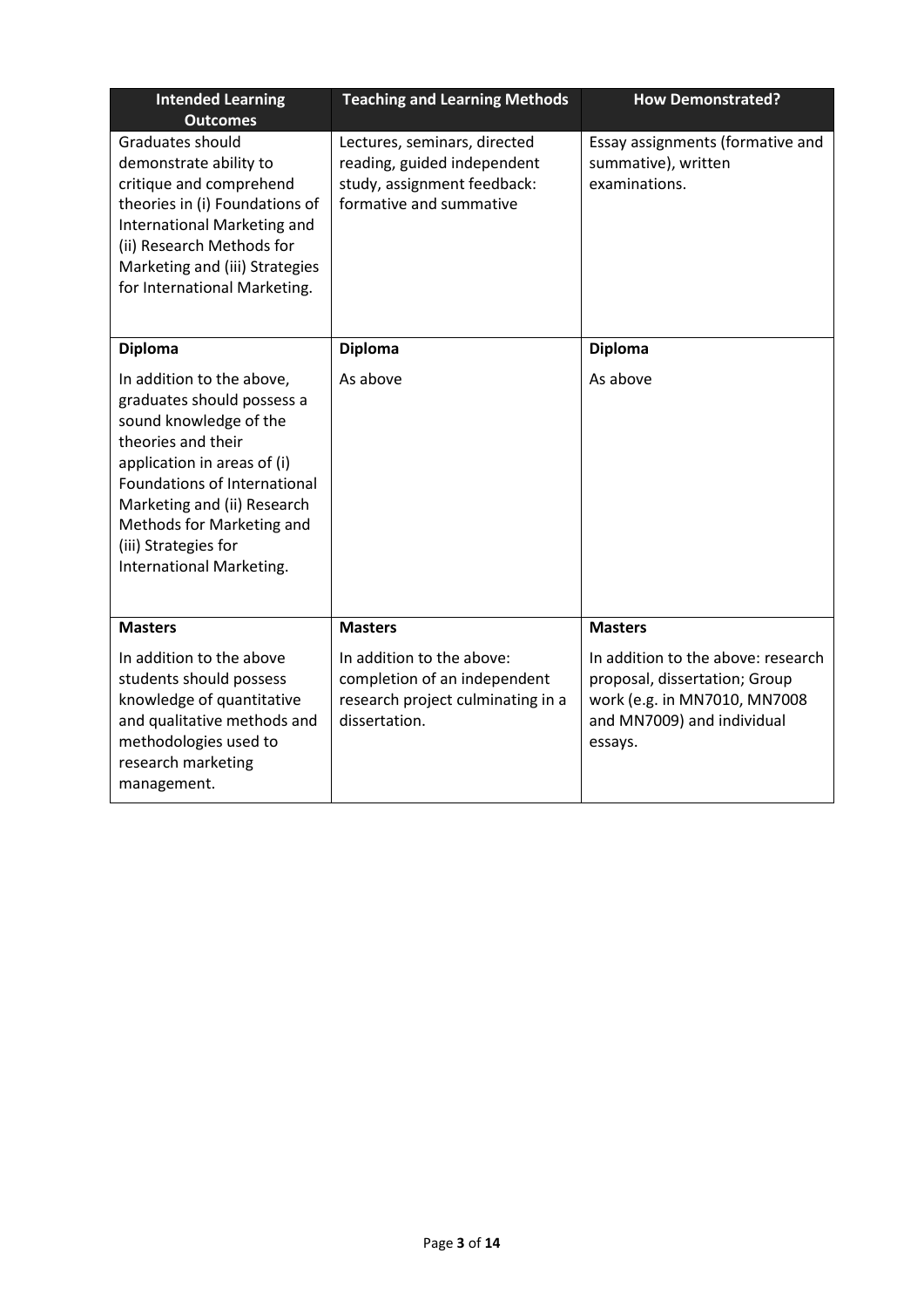ii) Concepts

| <b>Intended Learning</b><br><b>Outcomes</b>                                                                                                                                                                                                                             | <b>Teaching and Learning Methods</b>                                                                                                   | <b>How Demonstrated?</b>                                                |
|-------------------------------------------------------------------------------------------------------------------------------------------------------------------------------------------------------------------------------------------------------------------------|----------------------------------------------------------------------------------------------------------------------------------------|-------------------------------------------------------------------------|
| <b>Certificate</b>                                                                                                                                                                                                                                                      | <b>Certificate</b>                                                                                                                     | <b>Certificate</b>                                                      |
| Graduates should be able to<br>comprehend and critique<br>core marketing concepts<br>such as: the marketing mix,<br>segmentation, targeting and<br>positioning; qualitative and<br>quantitative market research<br>and key Consumer Behaviour<br>models and frameworks. | Lectures, seminars, directed<br>reading, guided independent<br>study private-study, assignment<br>feedback: formative and<br>summative | Essay assignments (formative and<br>summative), written<br>examinations |
| In addition, graduates should<br>also be able to demonstrate<br>evidence of wider reading<br>and critical appraisal of<br>Marketing Theory.                                                                                                                             |                                                                                                                                        |                                                                         |
| In addition, graduates should<br>also be able to demonstrate<br>evidence of wider reading<br>and critical appraisal of<br>Marketing Theory.                                                                                                                             | Lectures, seminars, directed<br>reading, guided independent<br>study private-study, assignment<br>feedback: formative and<br>summative | Essay assignments (formative and<br>summative), written<br>examinations |
| <b>Diploma</b>                                                                                                                                                                                                                                                          | <b>Diploma</b>                                                                                                                         | <b>Diploma</b>                                                          |
| In addition to the above,<br>graduates should be able to<br>explain and critique core<br>concepts in Foundations of<br><b>International Marketing as</b><br>well as Strategies for<br>International Marketing.                                                          | As above                                                                                                                               | As above                                                                |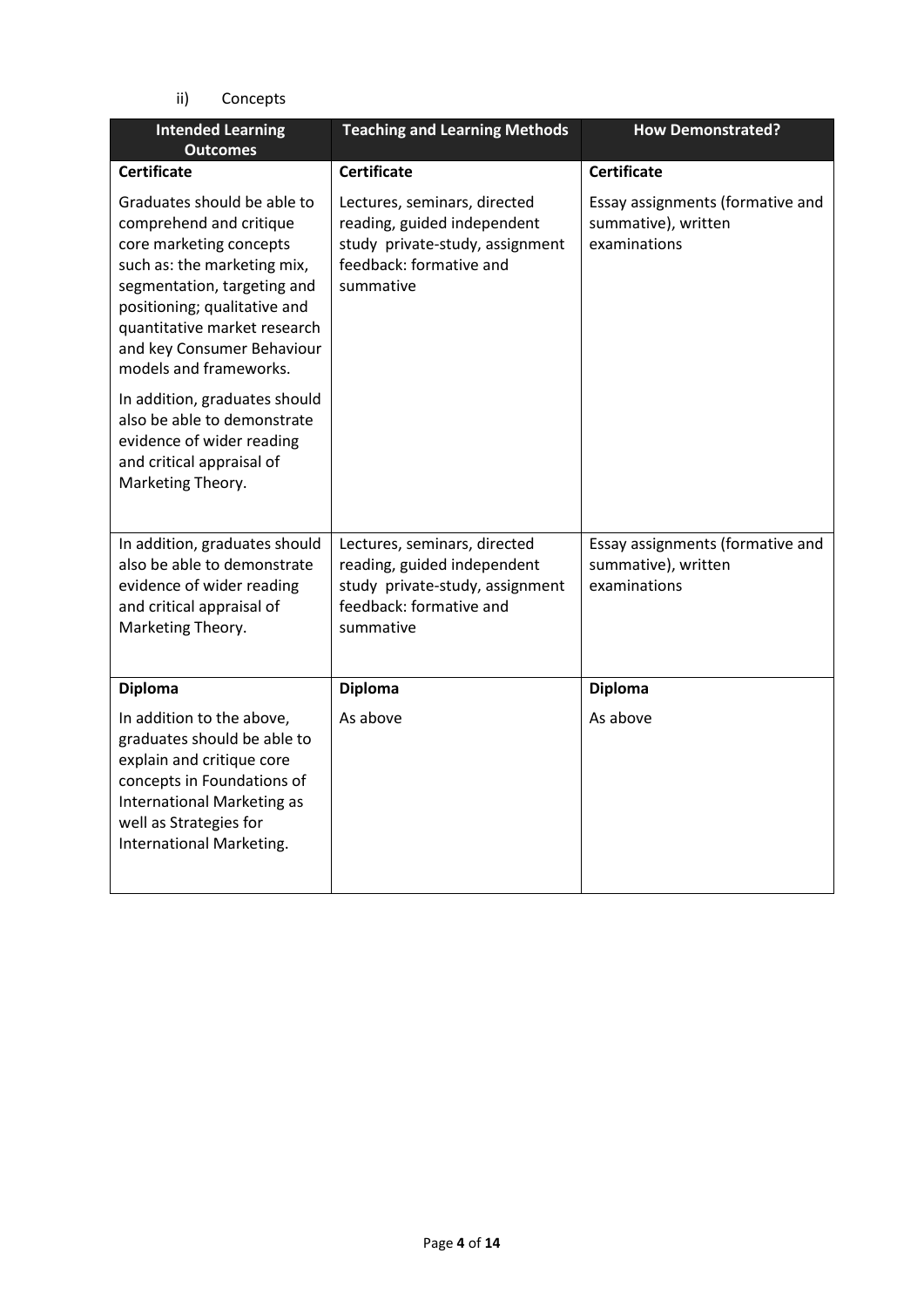| <b>Intended Learning</b><br><b>Outcomes</b>                                                                                                                                                                                                                                                                                                                                                                                                                                                                                                                        | <b>Teaching and Learning Methods</b>                                                                | <b>How Demonstrated?</b>                                              |
|--------------------------------------------------------------------------------------------------------------------------------------------------------------------------------------------------------------------------------------------------------------------------------------------------------------------------------------------------------------------------------------------------------------------------------------------------------------------------------------------------------------------------------------------------------------------|-----------------------------------------------------------------------------------------------------|-----------------------------------------------------------------------|
| <b>Masters</b>                                                                                                                                                                                                                                                                                                                                                                                                                                                                                                                                                     | <b>Masters</b>                                                                                      | <b>Masters</b>                                                        |
| In addition to both of the<br>above, graduates should be<br>able to explain and critique<br>core concepts in research<br>methodology underpinning<br>the social sciences. This<br>includes differentiating<br>between positivism and<br>interpretivism; discussing the<br>differences between<br>probability and non-<br>probability sampling; making<br>informed comparisons<br>between parametric and<br>non-parametric statistical<br>tests and defending the<br>choices, assumptions and<br>difficulties involved in<br>carrying out this type of<br>research. | In addition to the above: the<br>dissertation supervision process<br>(1-to-1), independent research | In addition to the above the<br>research proposal and<br>dissertation |

# iii) Techniques

| <b>Intended Learning</b><br><b>Outcomes</b>                                                                                                                                                                                                                     | <b>Teaching and Learning Methods</b>                                                                                             | <b>How Demonstrated?</b>                                                |
|-----------------------------------------------------------------------------------------------------------------------------------------------------------------------------------------------------------------------------------------------------------------|----------------------------------------------------------------------------------------------------------------------------------|-------------------------------------------------------------------------|
| <b>Certificate and Diploma</b>                                                                                                                                                                                                                                  | <b>Certificate and Diploma</b>                                                                                                   | <b>Certificate and Diploma</b>                                          |
| Be able to demonstrate<br>knowledge of key theories<br>and concepts; be able to<br>select relevant material from<br>academic readings and<br>demonstrate familiarity with<br>the conventions of academic<br>writing and associated<br>bibliographic techniques. | Assignment feedback: formative<br>and summative; directed<br>reading, guided independent<br>study independent study,<br>seminars | Essay assignments (formative and<br>summative), written<br>examinations |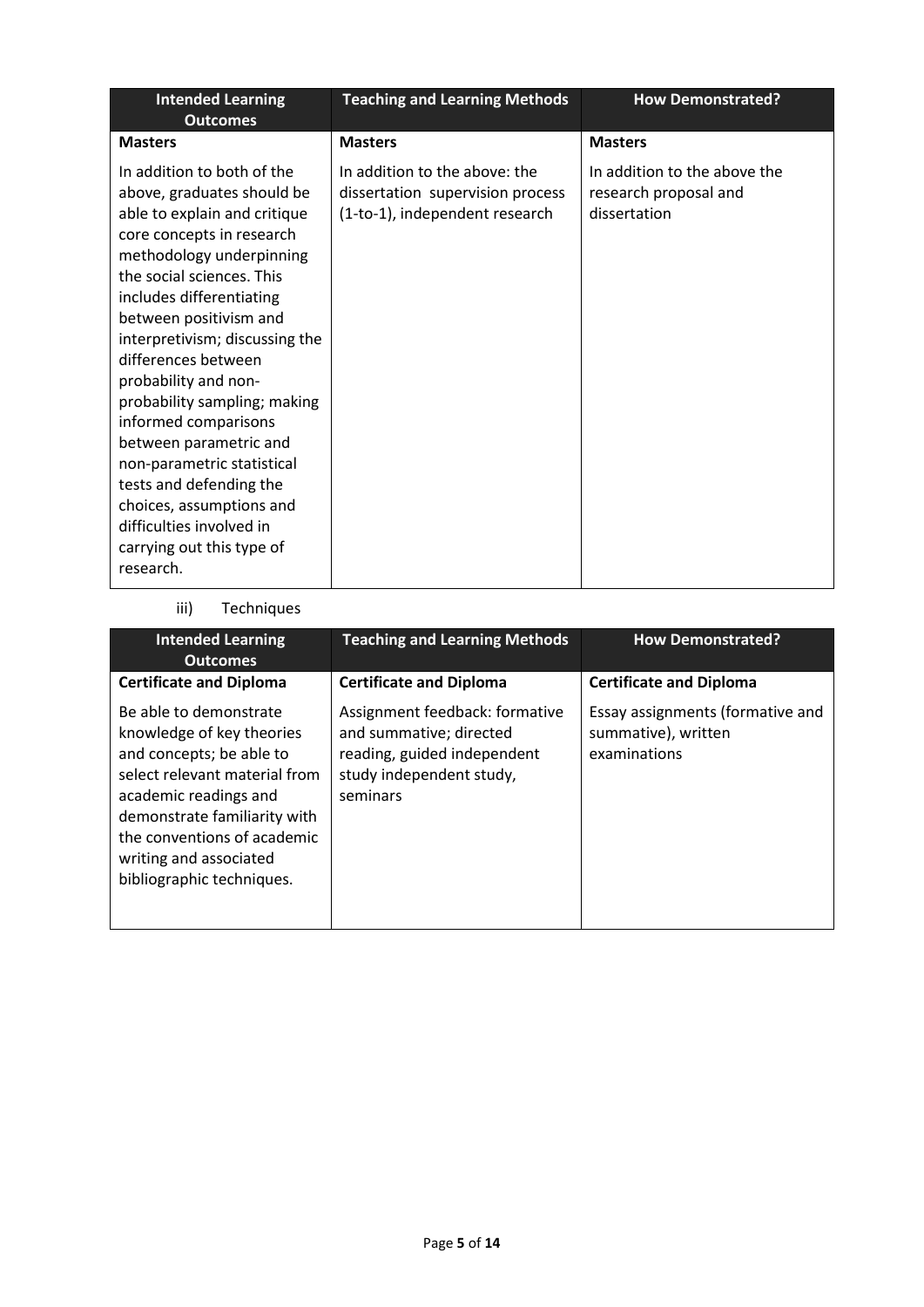| <b>Intended Learning</b><br><b>Outcomes</b>                                                                                                                                                                                                                                                                                                                                                                                                                                                                                            | <b>Teaching and Learning Methods</b>                                                                                                                                                             | <b>How Demonstrated?</b>                                               |
|----------------------------------------------------------------------------------------------------------------------------------------------------------------------------------------------------------------------------------------------------------------------------------------------------------------------------------------------------------------------------------------------------------------------------------------------------------------------------------------------------------------------------------------|--------------------------------------------------------------------------------------------------------------------------------------------------------------------------------------------------|------------------------------------------------------------------------|
| <b>Masters</b>                                                                                                                                                                                                                                                                                                                                                                                                                                                                                                                         | <b>Masters</b>                                                                                                                                                                                   | <b>Masters</b>                                                         |
| In addition to the above,<br>graduates should be able to<br>demonstrate mastery of a<br>range of methodological<br>tools used to investigate<br>topics in marketing<br>management (including,<br>interviews, questionnaires,<br>focus groups, ethnographic<br>research). Graduates should<br>be able to differentiate the<br>conditions when either<br>qualitative or quantitative<br>data analysis should be used<br>and/or be able to identify<br>the conditions under which it<br>is appropriate to combine<br>different techniques | In addition to the above: the<br>dissertation supervision process<br>(1-to-1), independent research,<br>lectures and seminars designed<br>to support the preparation of the<br>research proposal | In addition to the above the<br>research proposal and<br>dissertation. |

# iv) Critical analysis

| <b>Intended Learning</b><br><b>Outcomes</b>                                                                                                     | <b>Teaching and Learning Methods</b>                                                                                                                                               | <b>How Demonstrated?</b>                                                                                  |
|-------------------------------------------------------------------------------------------------------------------------------------------------|------------------------------------------------------------------------------------------------------------------------------------------------------------------------------------|-----------------------------------------------------------------------------------------------------------|
| Certificate, Diploma,<br><b>Masters</b><br>Ability to identify and apply<br>relevant concepts and<br>techniques with<br>independence and rigour | <b>Certificate and Diploma</b><br>Lectures, seminars, assignment<br>feedback: formative and<br>summative; directed reading,<br>guided independent study<br>private-study, seminars | <b>Certificate and Diploma</b><br>Essay assignments (formative and<br>summative), written<br>examinations |
| Ability to identify and apply<br>relevant concepts and<br>techniques with<br>independence and rigour                                            | <b>Masters</b><br>In addition to the above: the<br>dissertation supervision process<br>(1-to-1), independent research                                                              | <b>Masters</b><br>In addition to the above the<br>research proposal and<br>dissertation.                  |

### v) Presentation

| <b>Intended Learning</b><br><b>Outcomes</b>                                                                                                                                     | <b>Teaching and Learning Methods</b>                                                                            | <b>How Demonstrated?</b>                                                                                              |
|---------------------------------------------------------------------------------------------------------------------------------------------------------------------------------|-----------------------------------------------------------------------------------------------------------------|-----------------------------------------------------------------------------------------------------------------------|
| <b>Certificate and Diploma</b>                                                                                                                                                  | <b>Certificate and Diploma</b>                                                                                  | <b>Certificate and Diploma</b>                                                                                        |
| To differentiate between<br>relevant and non-relevant<br>material; professional and<br>academic writing, to write up<br>and deliver written work to a<br>professional standard. | Assignment feedback: formative<br>and summative; directed<br>reading, guided independent<br>study and seminars. | Essay assignments (formative and<br>summative), practical reports<br>(e.g. Market Research), written<br>examinations. |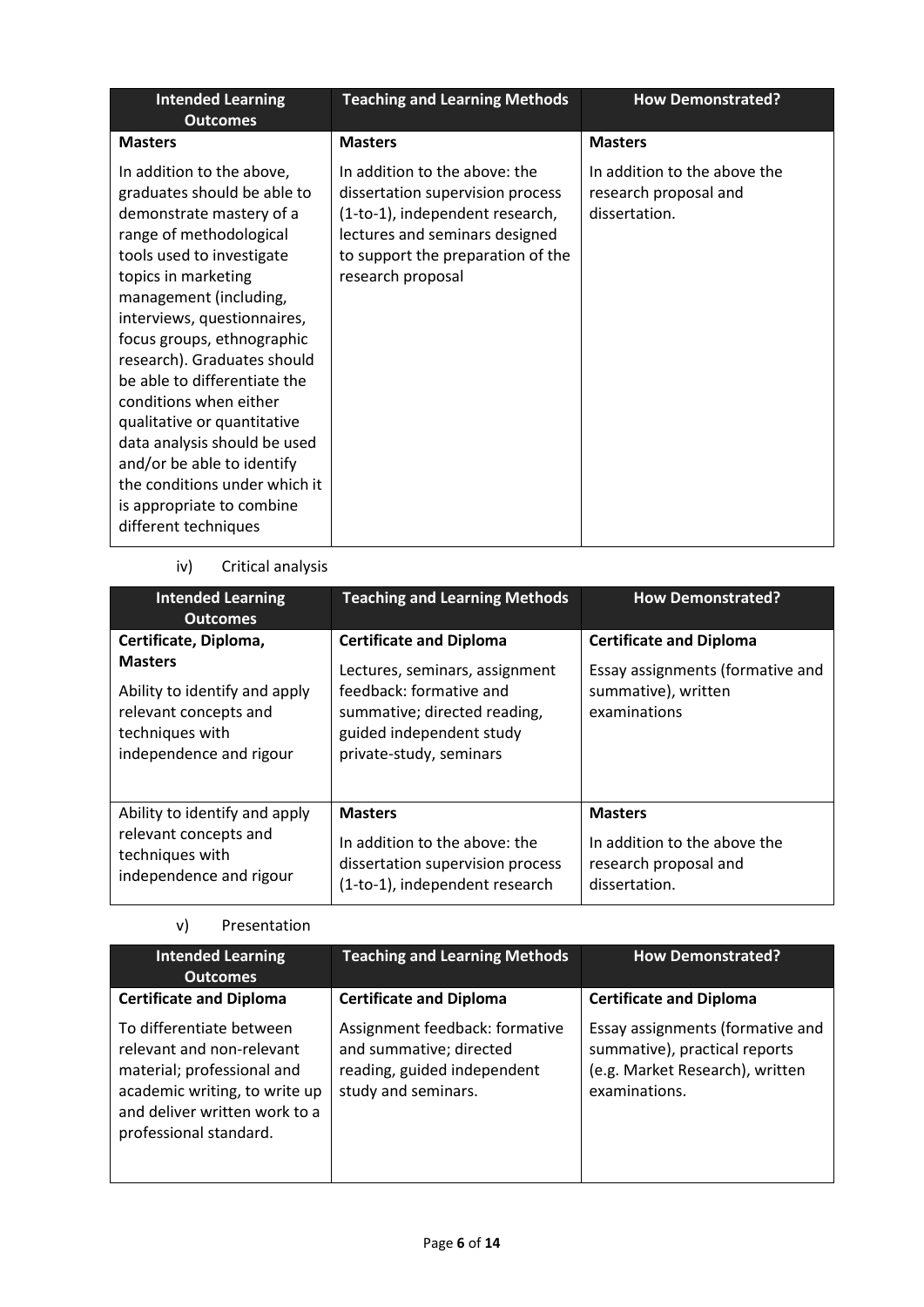| <b>Intended Learning</b><br><b>Outcomes</b>                                                                                                                                                         | <b>Teaching and Learning Methods</b>                                                                | <b>How Demonstrated?</b>                                               |
|-----------------------------------------------------------------------------------------------------------------------------------------------------------------------------------------------------|-----------------------------------------------------------------------------------------------------|------------------------------------------------------------------------|
| <b>Masters</b>                                                                                                                                                                                      | <b>Masters</b>                                                                                      | <b>Masters</b>                                                         |
| In addition to the above, to<br>arrange research material in<br>a manner appropriate to the<br>medium that is to be<br>assessed (i.e. professional<br>report, research proposal or<br>dissertation) | In addition to the above: the<br>dissertation supervision process<br>(1-to-1), independent research | In addition to the above the<br>research proposal and<br>dissertation. |

# vi) Appraisal of evidence

| <b>Intended Learning</b><br><b>Outcomes</b>                                                                                                                                                          | <b>Teaching and Learning Methods</b>                                                                                   | <b>How Demonstrated?</b>                                                |
|------------------------------------------------------------------------------------------------------------------------------------------------------------------------------------------------------|------------------------------------------------------------------------------------------------------------------------|-------------------------------------------------------------------------|
| <b>Certificate and Diploma</b>                                                                                                                                                                       | <b>Certificate and Diploma</b>                                                                                         | <b>Certificate and Diploma</b>                                          |
| Ability to assess the<br>relevance and quality of a<br>range of primary sources and<br>secondary literature. Ability<br>to analyse a variety of<br>complex marketing and<br>consumer research ideas. | Lectures, seminars, assignment<br>feedback: formative and<br>summative; directed reading,<br>guided independent study. | Essay assignments (formative and<br>summative), written<br>examinations |
| <b>Masters</b>                                                                                                                                                                                       | <b>Masters</b>                                                                                                         | <b>Masters</b>                                                          |
| In addition to the above,<br>demonstrate an independent<br>level of inquiry at an<br>advanced level                                                                                                  | In addition to the above:<br>dissertation supervision process<br>(1-to-1), independent research                        | In addition to the above the<br>research proposal and<br>dissertation   |

# **Transferable skills**

i) Research skills

| <b>Intended Learning</b><br><b>Outcomes</b>                                                                                                                                                                    | <b>Teaching and Learning Methods</b>                                                                                                                                                                            | <b>How Demonstrated?</b>                                           |
|----------------------------------------------------------------------------------------------------------------------------------------------------------------------------------------------------------------|-----------------------------------------------------------------------------------------------------------------------------------------------------------------------------------------------------------------|--------------------------------------------------------------------|
| <b>Certificate and Diploma</b>                                                                                                                                                                                 | <b>Certificate and Diploma</b>                                                                                                                                                                                  | <b>Certificate and Diploma</b>                                     |
| Ability to locate, select and<br>organise relevant evidence<br>for essays; demonstrate an<br>ability to produce logically<br>structured, focused and<br>clearly written essays and<br>market research reports. | Seminars, assignment feedback:<br>formative and summative;<br>directed reading, guided<br>independent study. Workshops<br>in use of marketing resources<br>and information consultations<br>with Library staff. | Essay assignments (formative and<br>summative), practical reports. |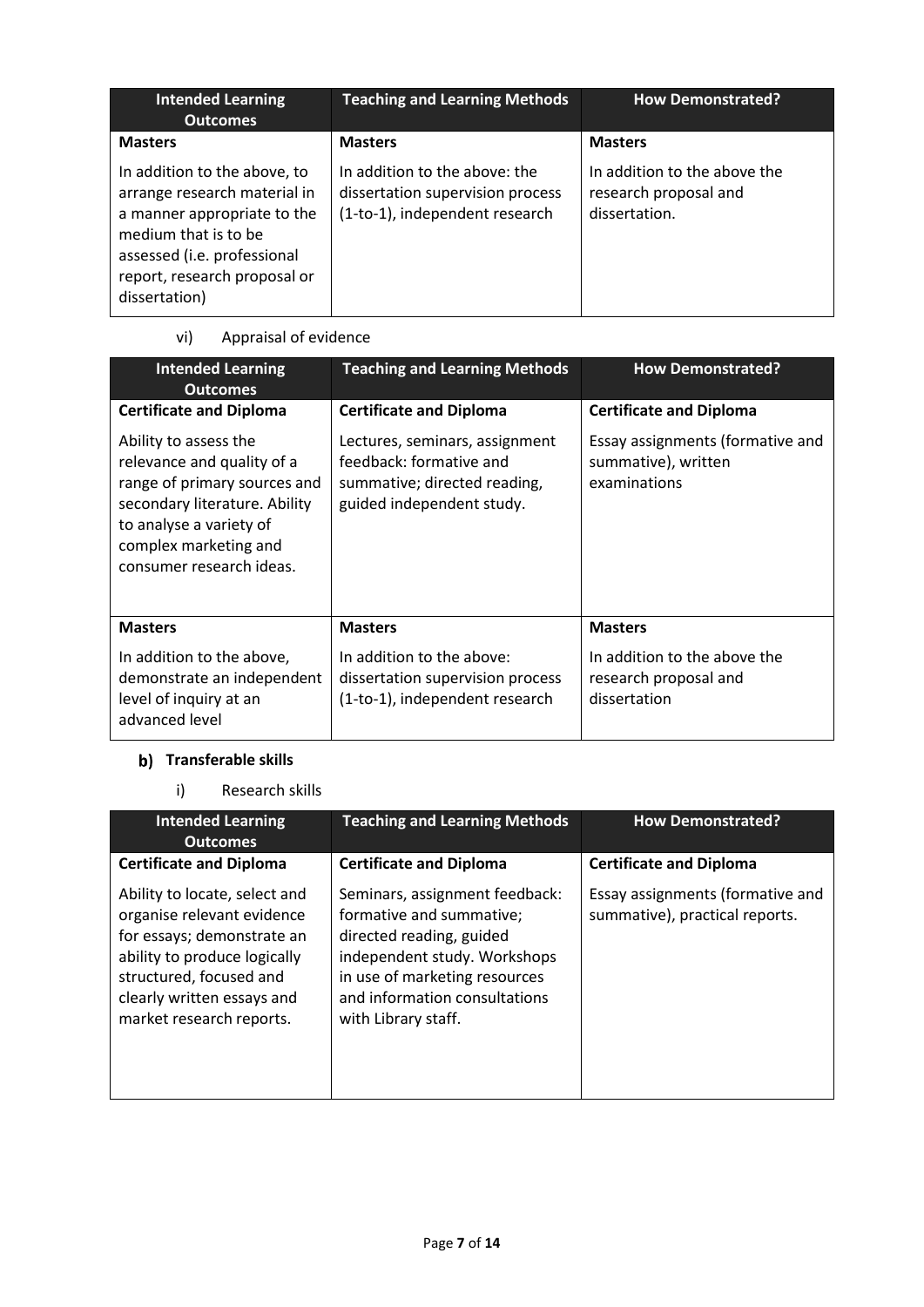| <b>Intended Learning</b><br><b>Outcomes</b>                                                                                                                                                                                                                                                                                                                                                         | <b>Teaching and Learning Methods</b>                                                                       | <b>How Demonstrated?</b>                                               |
|-----------------------------------------------------------------------------------------------------------------------------------------------------------------------------------------------------------------------------------------------------------------------------------------------------------------------------------------------------------------------------------------------------|------------------------------------------------------------------------------------------------------------|------------------------------------------------------------------------|
| <b>Masters</b>                                                                                                                                                                                                                                                                                                                                                                                      | <b>Masters</b>                                                                                             | <b>Masters</b>                                                         |
| In addition to the above,<br>plan research projects based<br>on focused research<br>questions, conduct<br>significant background<br>research and literature<br>surveys, collect and analyse<br>data which is relevant to<br>research questions, report<br>on findings demonstrating an<br>ability to critique the data<br>from competing viewpoints,<br>construct an informed<br>critical argument. | In addition to the above: the<br>dissertation supervision process<br>(1-to-1) and independent<br>research. | In addition to the above the<br>research proposal and<br>dissertation. |

ii) Communication skills

| <b>Intended Learning</b><br><b>Outcomes</b>                                                                                                                                                                                                                               | <b>Teaching and Learning Methods</b>                                                                      | <b>How Demonstrated?</b>                                                                                                                                                                                                                                                 |  |
|---------------------------------------------------------------------------------------------------------------------------------------------------------------------------------------------------------------------------------------------------------------------------|-----------------------------------------------------------------------------------------------------------|--------------------------------------------------------------------------------------------------------------------------------------------------------------------------------------------------------------------------------------------------------------------------|--|
| <b>Certificate and Diploma</b>                                                                                                                                                                                                                                            | <b>Certificate and Diploma</b>                                                                            | <b>Certificate and Diploma</b>                                                                                                                                                                                                                                           |  |
| Critically discuss relevant<br>information in an essay<br>format in response to<br>written questions and case<br>studies; write with clarity<br>and precision; prepare short<br>oral presentations in seminar<br>groups and participating and<br>moderating focus groups. | Assignment feedback: formative<br>and summative; guided<br>independent study and seminars                 | Written skills to be assessed using<br>essay assignments and<br>examinations. Oral skills to be<br>assessed using formative<br>assessment based on informal<br>qualitative feedback on content<br>and performance from lecturer<br>and peers in small group<br>seminars. |  |
| <b>Masters</b>                                                                                                                                                                                                                                                            | <b>Masters</b>                                                                                            | <b>Masters</b>                                                                                                                                                                                                                                                           |  |
| In addition to the above,<br>produce a dissertation that is<br>logically structured and<br>written with clarity and<br>precision.                                                                                                                                         | In addition to the above: the<br>dissertation supervision process<br>(1-to-1) and independent<br>research | In addition to the above the<br>research proposal and<br>dissertation.                                                                                                                                                                                                   |  |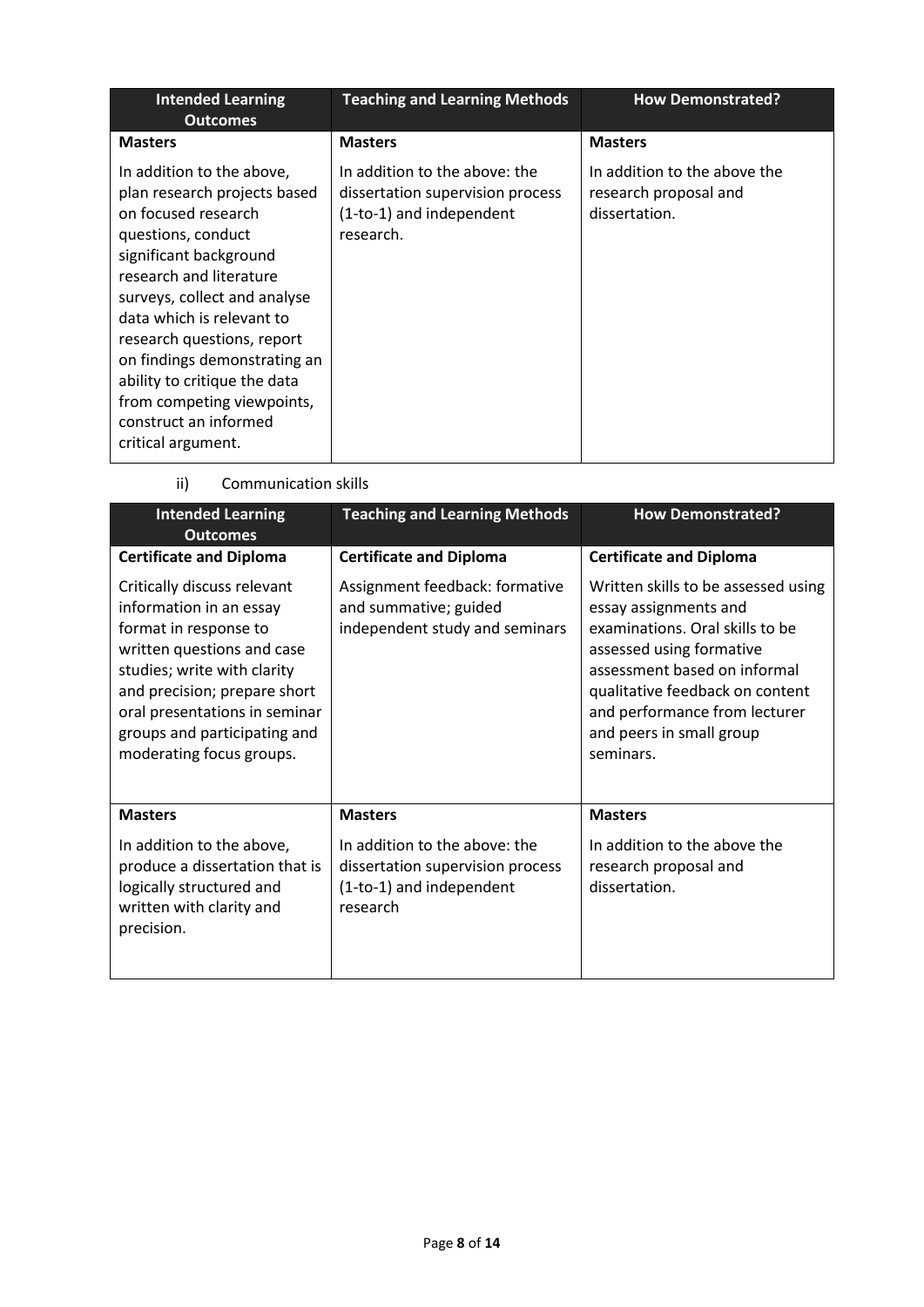iii) Data presentation

| <b>Intended Learning</b><br><b>Outcomes</b>                                                                                                                                | <b>Teaching and Learning Methods</b>                                                                                                                                                                                | <b>How Demonstrated?</b>                                                                   |  |
|----------------------------------------------------------------------------------------------------------------------------------------------------------------------------|---------------------------------------------------------------------------------------------------------------------------------------------------------------------------------------------------------------------|--------------------------------------------------------------------------------------------|--|
| <b>Certificate and Diploma</b>                                                                                                                                             | <b>Certificate and Diploma</b>                                                                                                                                                                                      | <b>Certificate and Diploma</b>                                                             |  |
| Ability to synthesise<br>secondary research data into<br>coherent and sustained<br>written arguments, ability to<br>respond to case studies<br>through professional report | Assignment feedback: formative<br>and summative; guided<br>independent study                                                                                                                                        | Essay assignments (formative and<br>summative), practical report,<br>written examinations. |  |
| <b>Masters</b><br>Clearly arrange primary<br>research data into thematic<br>analysis and/or statistical<br>data.                                                           | <b>Masters</b><br>In addition to the above: the<br>dissertation supervision process<br>(1-to-1), independent research,<br>lectures and seminars designed<br>to support the preparation of the<br>research proposal. | <b>Masters</b><br>In addition to the above the<br>research proposal and<br>dissertation.   |  |

iv) Information technology

| <b>Intended Learning</b><br><b>Outcomes</b>                                                                                                                                                                                                                                                                 | <b>Teaching and Learning Methods</b>                                                                                                                                                                                | <b>How Demonstrated?</b> |  |
|-------------------------------------------------------------------------------------------------------------------------------------------------------------------------------------------------------------------------------------------------------------------------------------------------------------|---------------------------------------------------------------------------------------------------------------------------------------------------------------------------------------------------------------------|--------------------------|--|
| <b>Certificate and Diploma</b>                                                                                                                                                                                                                                                                              | <b>Certificate and Diploma</b>                                                                                                                                                                                      | Essay assignments.       |  |
| Ability to retrieve and<br>present information using<br>appropriate information<br>technology, for example<br>bibliographic software and<br>subject specific databases.<br>Ability to employ commercial<br>marketing databases (e.g.<br>GMID & Keynote) to obtain<br>and evaluate marketing<br>information. | Lectures in the induction module<br>(Foundations of Knowledge);<br>Introduction to SPSS (Marketing<br>Research), Advanced Application<br>of SPSS (Quantitative Marketing<br>Intelligence), Blackboard<br>Resources. |                          |  |
| <b>Masters</b>                                                                                                                                                                                                                                                                                              | <b>Masters</b>                                                                                                                                                                                                      | The dissertation         |  |
| In addition to the above to<br>use, if necessary, data<br>analysis software that is<br>relevant to their dissertation<br>(e.g. SPSS)                                                                                                                                                                        | In addition to the above: the<br>dissertation supervision process<br>(1-to-1), independent research,<br>lectures and seminars designed<br>to support the preparation of the<br>research proposal.                   |                          |  |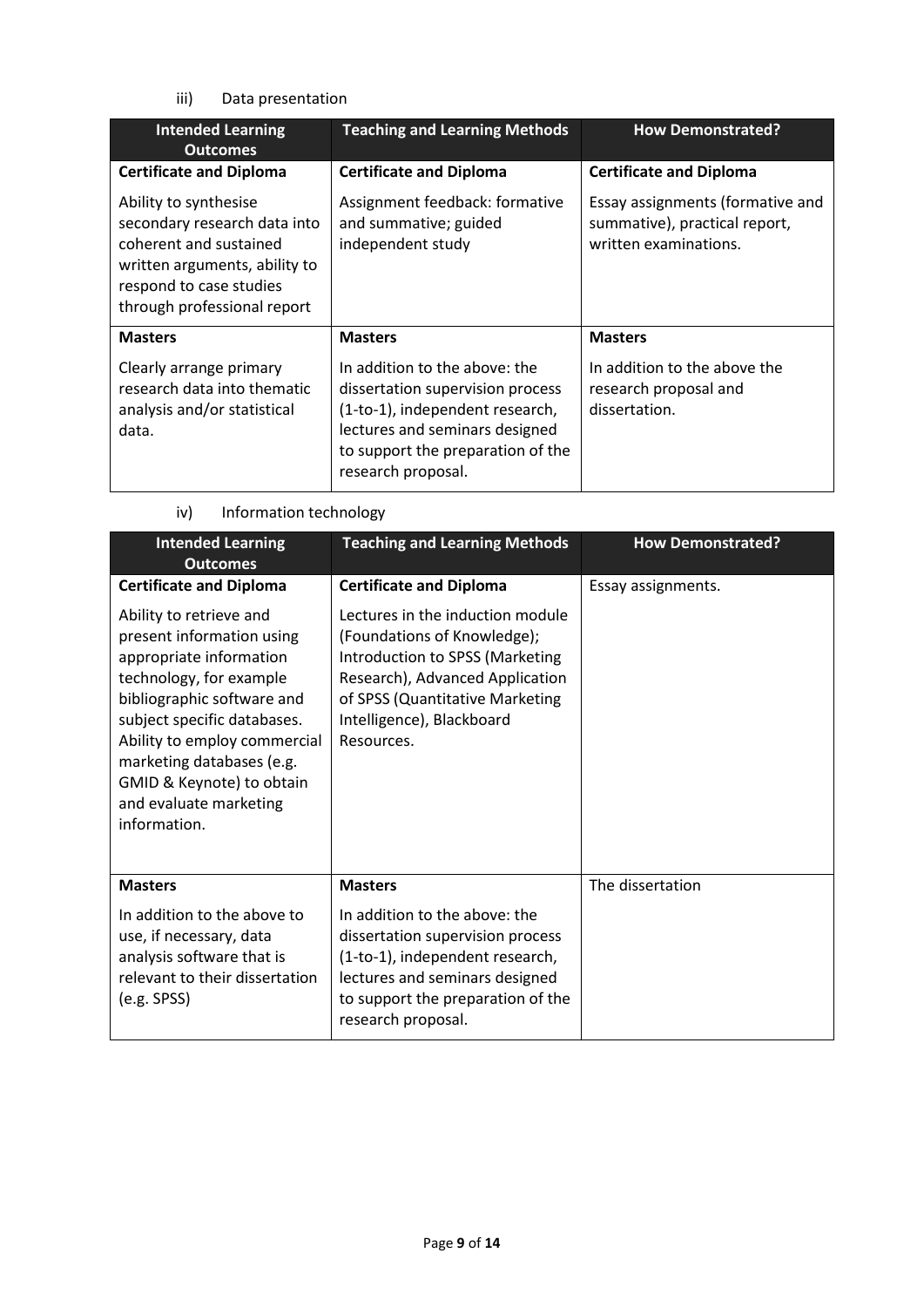v) Problem solving

| <b>Intended Learning</b><br><b>Outcomes</b>                                                                                                                                                                                                                                                                                                                                                            | <b>Teaching and Learning Methods</b>                                                                                                           | <b>How Demonstrated?</b>                                                                                           |
|--------------------------------------------------------------------------------------------------------------------------------------------------------------------------------------------------------------------------------------------------------------------------------------------------------------------------------------------------------------------------------------------------------|------------------------------------------------------------------------------------------------------------------------------------------------|--------------------------------------------------------------------------------------------------------------------|
| Certificate, Diploma and<br><b>Masters</b><br>Ability to identify,<br>investigate, analyse,<br>formulate and advocate<br>solutions to problems. Ability<br>to identify problems and<br>opportunities faced by<br>organisations using case<br>studies. Analysis should lead<br>to the proposal of<br>sustainable actions that help<br>resolve problems and to<br>capitalise on latent<br>opportunities. | Research methods classes and<br>independent research,<br>particularly that supported by<br>dissertation supervision.<br>Marketing case studies | Practical report, Essay<br>assignments, independent<br>research, particularly that leading<br>to the dissertation. |

vi) Working relationships

| <b>Intended Learning</b><br><b>Outcomes</b>                                                                                   | <b>Teaching and Learning Methods</b>                                                                                                                                                                                                         | <b>How Demonstrated?</b>                                                                                                |  |
|-------------------------------------------------------------------------------------------------------------------------------|----------------------------------------------------------------------------------------------------------------------------------------------------------------------------------------------------------------------------------------------|-------------------------------------------------------------------------------------------------------------------------|--|
| <b>Certificate and Diploma</b>                                                                                                | <b>Certificate and Diploma</b>                                                                                                                                                                                                               | <b>Certificate and Diploma</b>                                                                                          |  |
| Ability to work<br>collaboratively as part of a<br>team; ability to contribute<br>and comment on ideas in<br>learning groups. | Participation in seminar activities<br>such as moderating and<br>participating in a focus groups;<br>group problem solving through<br>marketing case studies as well as<br>preparation of short<br>presentations.                            | Formative assessment based on<br>informal qualitative feedback on<br>content and performance from<br>teacher and peers. |  |
| <b>Masters</b>                                                                                                                | <b>Masters</b>                                                                                                                                                                                                                               | <b>Masters</b>                                                                                                          |  |
| Knowing how and when to<br>draw on the knowledge and<br>expertise of others.                                                  | In addition to the above: the<br>establishment of a working<br>relationship with the supervisor<br>of the dissertation (or the<br>resolution of any problems<br>through consultation with the<br>Module Leader and the<br>Programme Leader). | In addition to the above, the<br>dissertation                                                                           |  |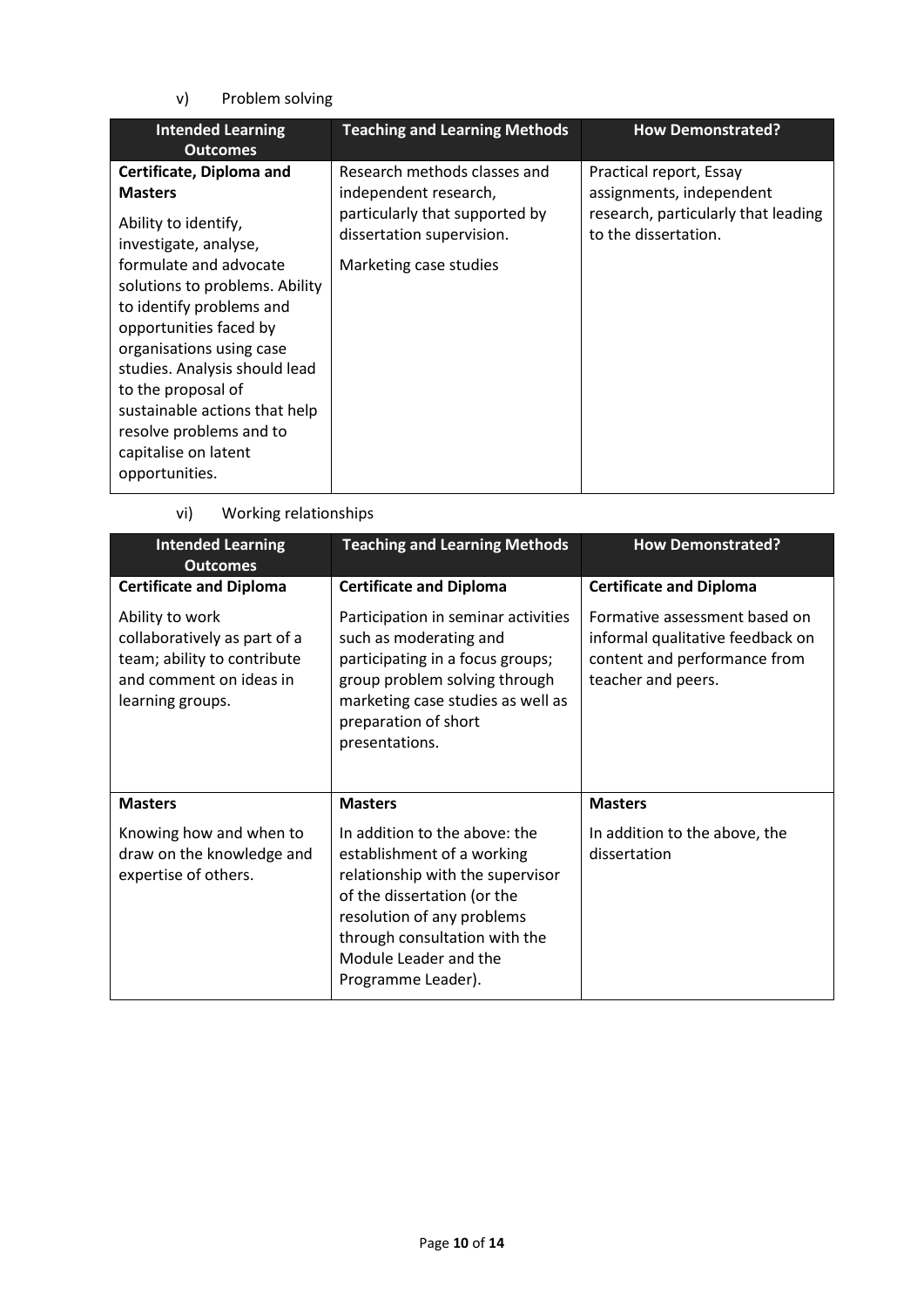vii) Managing learning

| <b>Intended Learning</b><br><b>Outcomes</b>                                                                                                                                                                                                                           | <b>Teaching and Learning Methods</b>                                                                                                                                                            | <b>How Demonstrated?</b>                   |  |
|-----------------------------------------------------------------------------------------------------------------------------------------------------------------------------------------------------------------------------------------------------------------------|-------------------------------------------------------------------------------------------------------------------------------------------------------------------------------------------------|--------------------------------------------|--|
| <b>Certificate and Diploma</b>                                                                                                                                                                                                                                        | <b>Certificate and Diploma</b>                                                                                                                                                                  | <b>Certificate and Diploma</b>             |  |
| Management of an extensive<br>literature and familiarisation<br>with subject-relevant<br>debates and concepts. To<br>manage guided independent<br>study to ensure the<br>completion of assessment<br>tasks and successfully<br>manage the related study<br>work-load. | Lectures in Principles of<br>Marketing (based on<br>Foundations of Knowledge);<br>seminars; guided independent<br>study, self-reflection on<br>assignment feedback; formative<br>and summative. | Essay Assignments; written<br>examinations |  |
| <b>Masters</b>                                                                                                                                                                                                                                                        | <b>Masters</b>                                                                                                                                                                                  | <b>Masters</b>                             |  |
| In addition to the above:<br>Identify a credible research<br>project; construct a feasible<br>research timetable; carry out<br>independent research.                                                                                                                  | In addition to the above: the<br>dissertation supervision process<br>$(1-to-1).$                                                                                                                | Research proposal and<br>dissertation.     |  |

### viii) Career management

| <b>Intended Learning</b><br><b>Outcomes</b>                                                                                                                                | <b>Teaching and Learning Methods</b>                                                                                                                                                                | <b>How Demonstrated?</b>       |  |
|----------------------------------------------------------------------------------------------------------------------------------------------------------------------------|-----------------------------------------------------------------------------------------------------------------------------------------------------------------------------------------------------|--------------------------------|--|
| <b>Certificate and Diploma</b>                                                                                                                                             | <b>Certificate and Diploma</b>                                                                                                                                                                      | <b>Certificate and Diploma</b> |  |
| Ability to take charge of<br>progress and development;<br>to reflect on strengths and<br>limitations, interests,<br>motivation and skills;<br>recognition of achievements. | Personal Tutor system; self-<br>reflection on assignment<br>feedback; guest lecture/s from<br>alumni and marketing<br>professionals, Continuing<br><b>Professional Development</b><br>opportunities | Personal Development Planning  |  |
| <b>Masters</b>                                                                                                                                                             | <b>Masters</b>                                                                                                                                                                                      | <b>Masters</b>                 |  |
| In addition to the above: if<br>appropriate, to research an<br>area which may be relevant<br>to the student's career<br>preferences                                        | In addition to the above; the<br>dissertation supervision process                                                                                                                                   | Dissertation                   |  |

### **10. Special features**

# **11. Indicators of programme quality**

The quality of all ULSB programmes is the responsibility of the School's Learning and Teaching Committee. The School use a variety of indicators to maintain oversight of programme quality including: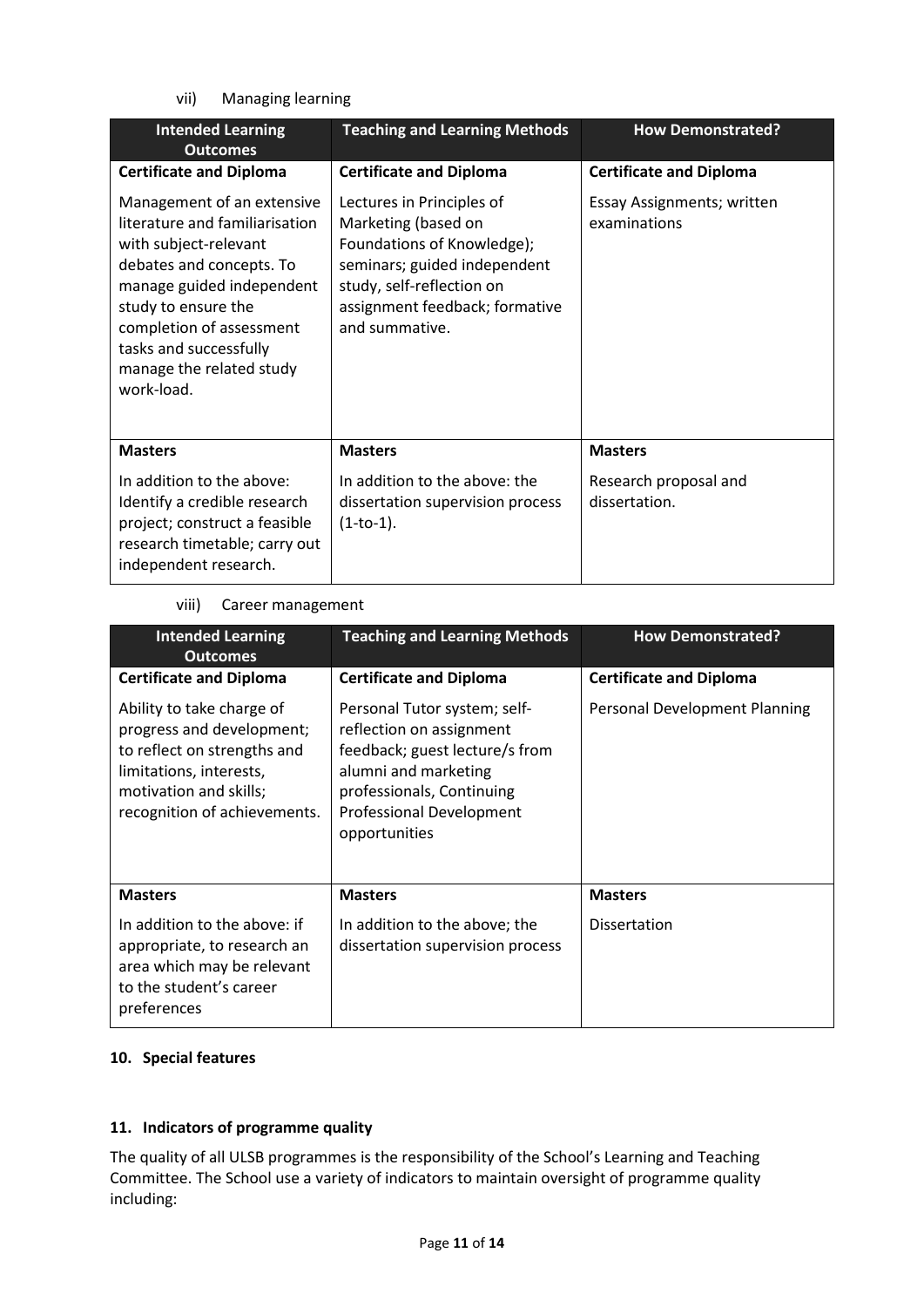- External Examiner Reports
- **Internally Administered Student Satisfaction Feedback**
- Student Attainment Data
- Peer Enhancement of Learning and Teaching Process and Reporting
- Panel of Examiners

All programmes are reviewed formally through the University administered processes of:

- Periodic Development Review
- **•** Programme Level Annual Development Review
- Curriculum Planning

# **12. Criteria for award and classification**

This programme follows the standard scheme of taught postgraduate award and classification set out i[n Senate Regulations](http://www.le.ac.uk/senate-regulations) – see the version of *Senate Regulation 6 governing taught postgraduate programmes of study* relevant to year of entry.

# **13. Progression points**

As defined i[n Senate Regulations](http://www.le.ac.uk/senate-regulation6) - refer to the version of *Senate Regulation 6 governing taught postgraduate programmes of study* relevant to year of entry.

In cases where a student has failed to meet a requirement to progress he or she will be required to withdraw from the course and a recommendation will be made to the Board of Examiners for an intermediate/exit award where appropriate.

# **14. Rules relating to re-sits or re-submissions**

As defined i[n Senate Regulations](http://www.le.ac.uk/senate-regulation6) - refer to the version of *Senate Regulation 6 governing taught postgraduate programmes of study* relevant to year of entry.

# **15. External Examiners reports**

The details of the External Examiner(s) for this programme and the most recent External Examiners' reports for this programme can be found at **exampapers@Leicester** [log-in required]

# **16. Additional features** (e.g. timetable for admissions)

n/a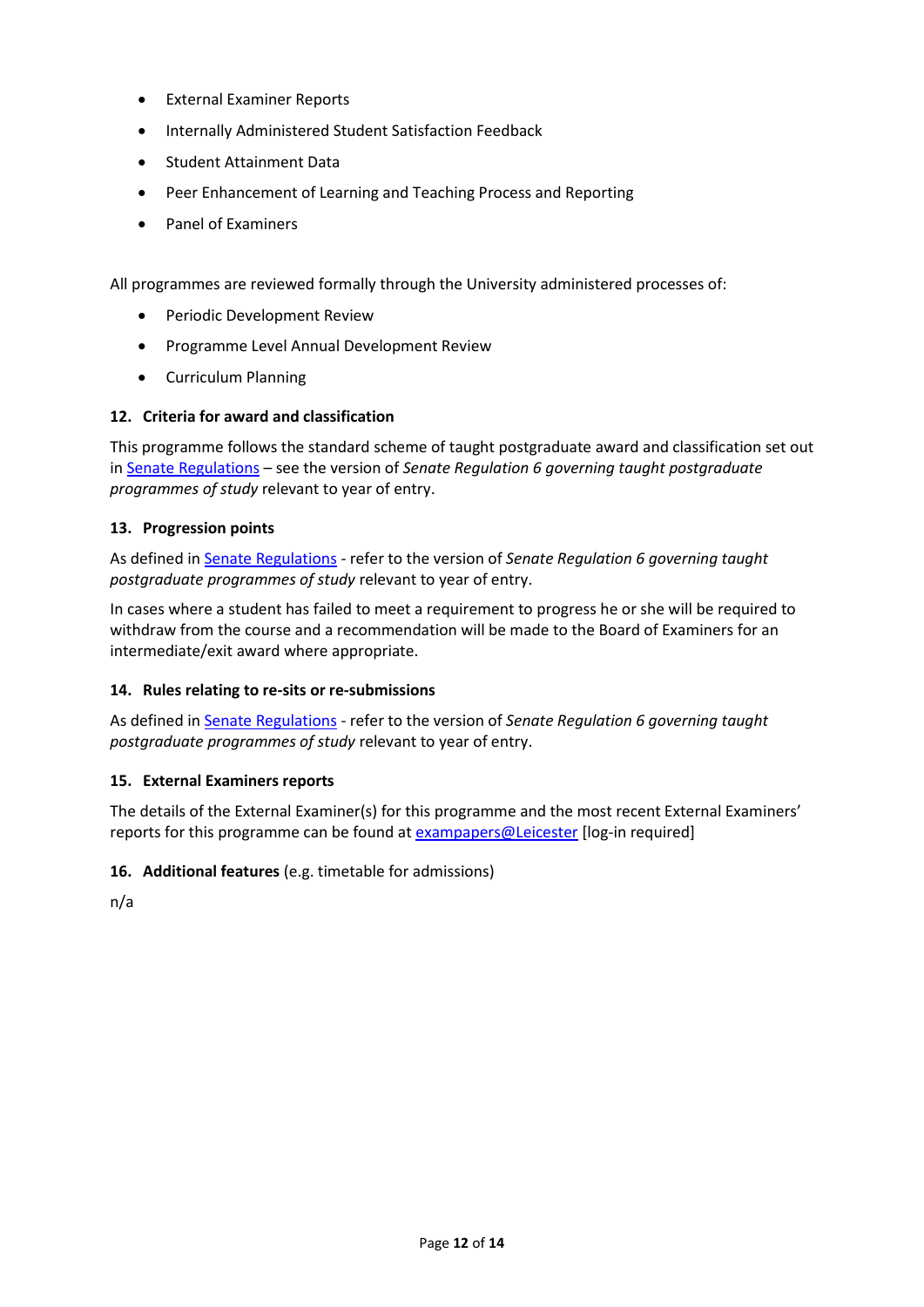

# **Programme Specification (Postgraduate) FOR ENTRY YEAR: 2021/22**

**Date created:** 16/11/2020 **Last amended:** 17/02/2021 **Version no.** 1

# **Appendix 1: Programme structure (programme regulations)**

The University regularly reviews its programmes and modules to ensure that they reflect the current status of the discipline and offer the best learning experience to students. On occasion, it may be necessary to alter particular aspects of a course or module.

MSc in International Marketing

### **Credit breakdown**

| <b>Status</b>        | <b>Year long</b> | Semester 1 | Semester 2 | <b>Other delivery</b><br>period |
|----------------------|------------------|------------|------------|---------------------------------|
| Core taught          | n/a              | 60 credits | 60 credits | n/a                             |
| Optional             | n/a              | n/a        | n/a        | n/a                             |
| Dissertation/project | n/a              | n/a        | n/a        | 60 credits                      |
|                      |                  |            |            | 180 credits in total            |

# **Level 7/Year 1 2021/22**

Core modules

| Delivery period | Code   | <b>Title</b>                                  | <b>Credits</b> |
|-----------------|--------|-----------------------------------------------|----------------|
| Semester 1      | MN7010 | Principles of Marketing                       | 30 credits     |
| Semester 1      | MN7008 | Foundations of International Marketing        | 30 credits     |
| Semester 2      | MN7012 | <b>Research Methods for Marketing</b>         | 30 credits     |
| Semester 2      | MN7009 | <b>Strategies for International Marketing</b> | 30 credits     |
| Term 3          | MN7020 | Dissertation (July to September)              | 60 credits     |